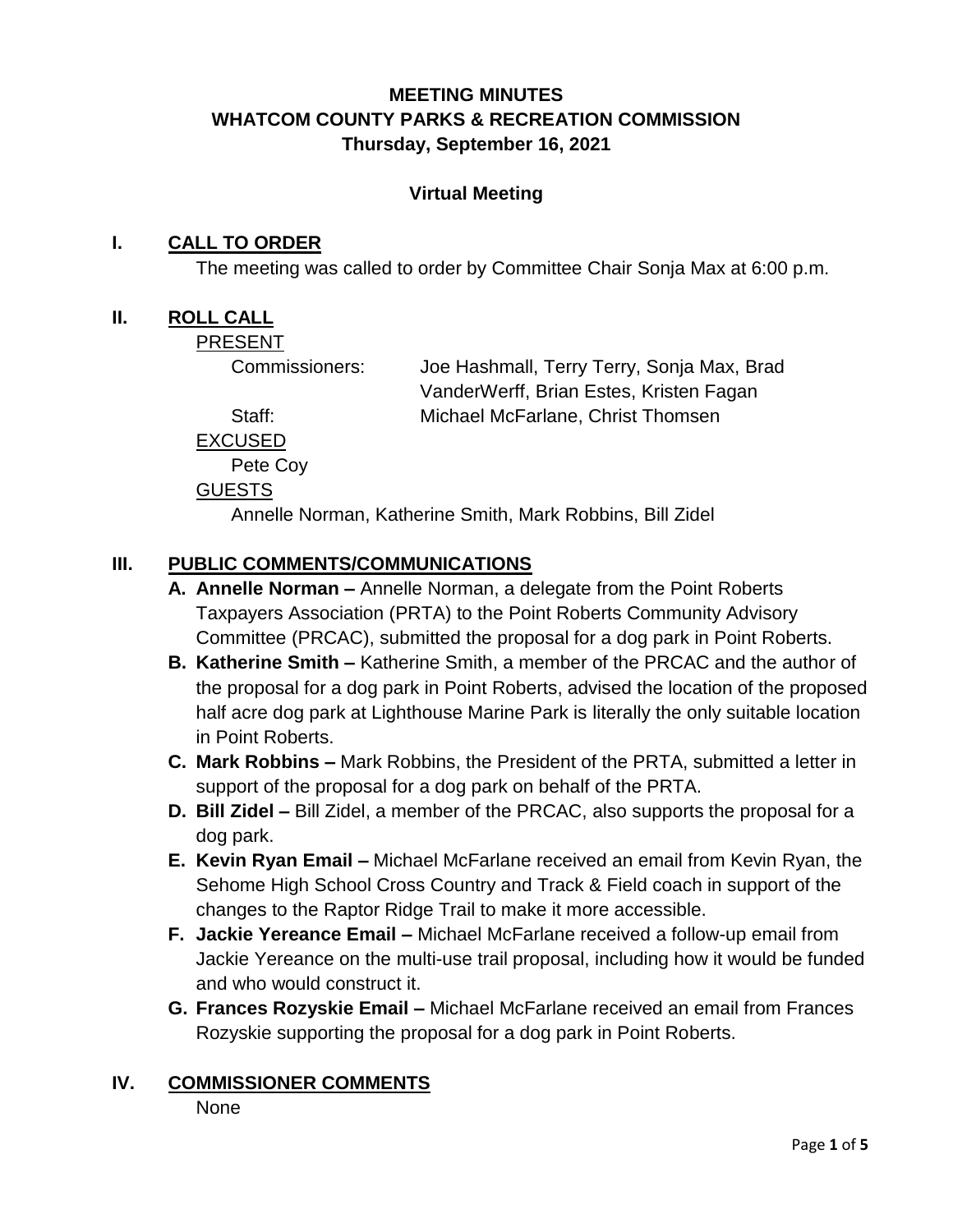## **V. AGENDA**

#### **A. September 16, 2021**

**MOTION:** Brian Estes moved to approve the September 16, 2021 agenda as written. Joe Hashmall seconded. The motion carried with a unanimous vote.

#### **VI. MINUTES**

#### **A. August 19, 2021**

**MOTION:** Brian Estes moved to approve the August 19, 2021 minutes as written. Joe Hashmall seconded. The motion carried with a unanimous vote.

## **VII. STAFF REPORTS**

## **A. Director's Report – Michael McFarlane**

- **i. Mid-Biennium Adjustment –** Staff continues to work on mid-biennium budget adjustments. Most adjustments are for utilities and increased costs resulting from record park use. Staff will be seeking a \$2.00 per hour wage increase for seasonal extra help staff to keep up with minimum wage and the tight labor market. Staff is also requesting an adjustment for a three-year contract to service the new septic systems at Silver Lake Park. The Department of Revenue contacted WC Parks to advise \$35,000.00 in lodging tax is owed for the past three years. Staff is adding that cost to the mid-biennium budget adjustment and will collect the tax moving forward. The mid-biennium adjustment requests will be reviewed by the Executive's budget team and the Executive will decide which adjustments will move forward and where they will be funded from. The mid-biennium adjustment will be presented to the county council in November. If the adjustments are not approved, the costs will need to be covered by existing budgeted funds.
- **ii. Staffing Update –** WC Parks is continuing to recruit for the Design & Development Supervisor position because there were no qualified applicants from the first recruitment. The vacancy of this position severely impacts the department's ability to begin new projects and continue current projects. Active projects have been divided between Christ Thomsen, Ben Houpt, and Mike McFarlane and some projects have been set aside until the position can be filled. Mike anticipates the position will not be filled until the beginning of 2022.
- **iii. Squires Lake Park –** The Squires Lake property purchase has a tentative closing date of September 30<sup>th</sup>.
- **B. Operations Report & Design and Development Report – Christ Thomsen**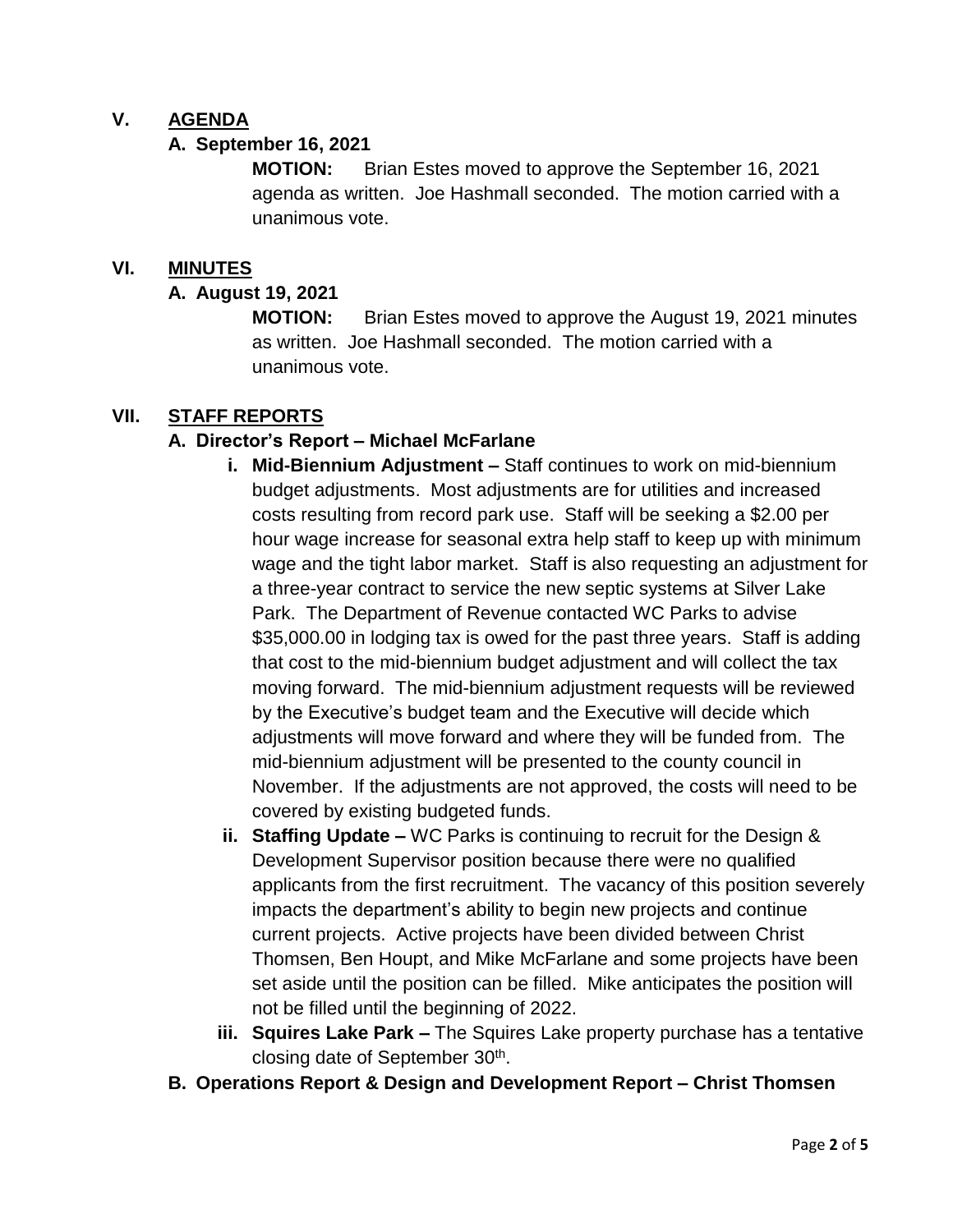- **i. Staffing –** The Park Ranger position was posted externally. Christ received the applications from HR and will review them so that interviews can be scheduled in the next few weeks.
- **ii. Operations –** The parks continue to be busy as summer turns to fall. The campgrounds at Silver Lake Park are booked on weekends through mid-October.
- **iii. Maple Creek Campground Shower and Restroom Facility –** Tiger Construction started work on the Maple Creek Campground Shower and Restroom Facility right after Labor Day. Clearing has been completed and structural fill is being placed. Construction of the footing forms will happen next week with the first concrete pour on Friday. Tiger Construction hopes to get the facility closed in before the winter weather arrives.
- **iv. Birch Bay Beach Park –** The archaeology fieldwork report has been submitted for review and WC Parks staff will begin work by the end of September.
- **v. Plantation Rifle Range –** The range project is underway and the contractor has been ordering materials and supplies. Christ hasn't received the schedule from the contractor yet, but will update the commission when he receives it. Ben Houpt will be responsible for the field implementation of the range project.
- **vi. Lake Whatcom EH1 Trail Construction –** The contract for the Lake Whatcom EH1 Trail Construction was sent to the contractor for signature, but has not yet been returned. Christ is trying to maintain contact with the contractor so that the project can move forward.
- **vii. Nugent's Corner –** The bid package to demolish the building at Nugent's Corner and restore the site to open space for public use is going out to bid in October.
- **viii. Cabin Remodel –** The Shuksan cabin remodel bid package is going out to bid in October.

## **VIII. UNFINISHED BUSINESS**

- **A. Raptor Ridge Trail –** Sonja Max, Joe Hashmall, and Terry Terry took a tour of the Raptor Ridge Trail with Jackie Yereance. The proposed trail changes are to bypass a steep stone staircase and a bridge, so that horses and bikers can navigate the trail. A cross country coach emailed Sonja Max and Mike McFarlane stating that the he thought modifications would make the trail safer for runners and was in support of it, as long as it did not degrade the character of the trail.
	- **MOTION:** Brian Estes made a motion to recommend support of the Raptor Ridge Trail upgrade. Terry Terry seconded. The motion carried with a unanimous vote.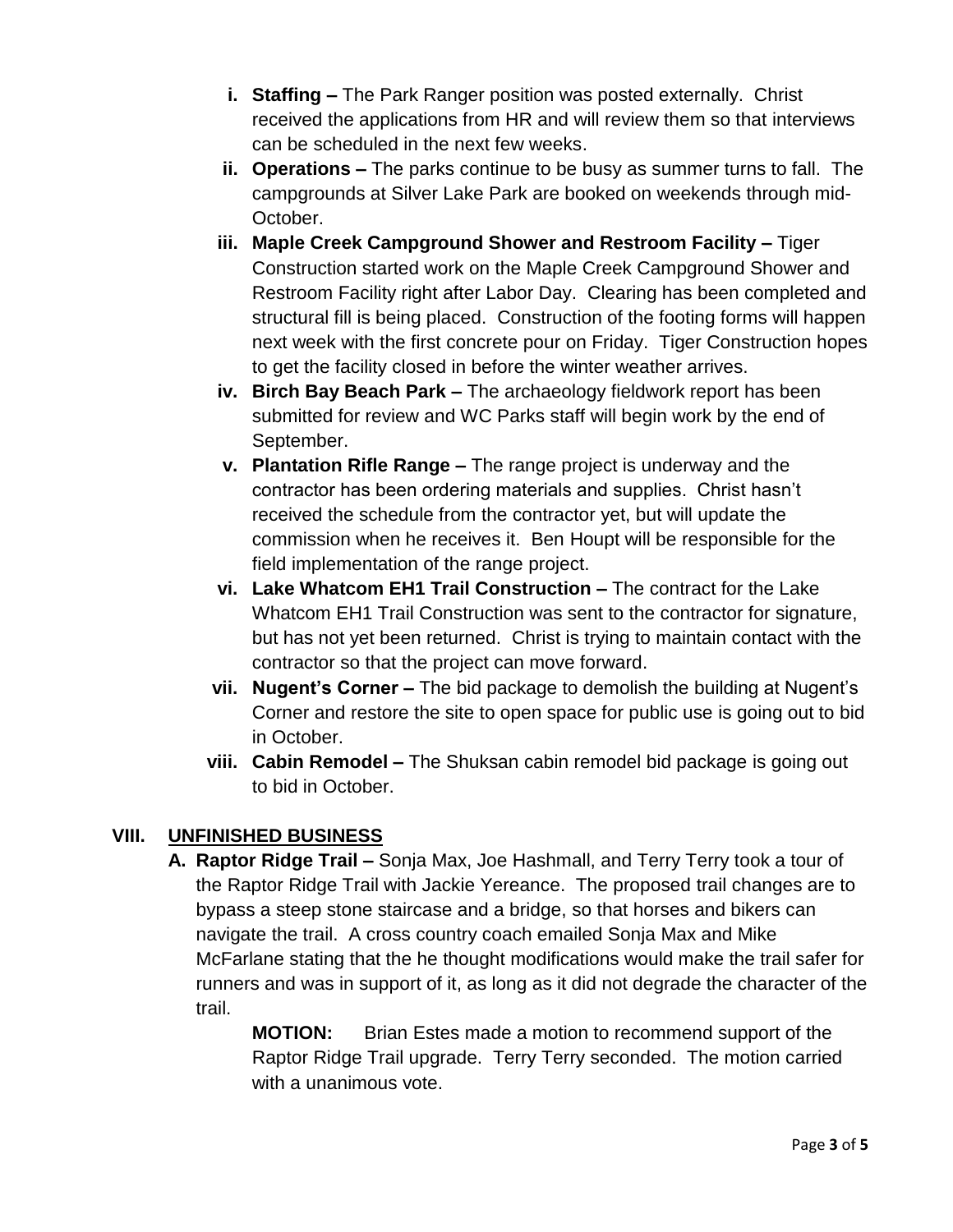# **IX. NEW BUSINESS**

**A. Proposal for Dog Park at Lighthouse Marine Park – Annelle Norman –**

Katherine Smith presented "A Proposal to Address the Problem of Off-leash and Out-of-Owner's Control Dogs in Whatcom County Parks in Point Roberts, WA". She advised that most of the properties in Point Roberts do not have fenced yards and an off-leash dog park would be utilized by both Point Roberts residents and visitors. She advised Lighthouse Marine Park is literally the only piece of public land that seems suitable for a dog enclosure. Katherine believes an offleash dog park will help create well behaved and well socialized dogs. Brad VanderWerff asked how close the nearest dog park in Canada was and if there was opposition to the proposal. Katherine said the closest dog park was 4.5 miles away in Canada and that a local solution was needed for a local problem. Katherine advised there is no group opposition of any kind of the letters received. She said there were a couple of comments that dog parks weren't clean places and that people should fence their yards and keep their pets at home, but that most people were supportive. Katherine advised the rough estimate for the cost of the dog park is \$30,000 and \$5,000 for additional amenities. Brian asked what Christ and Mike thought of the cost estimate and they both thought the estimate was on the low end. Mike said the area is meant to be open space for park users and brought up concerns about the location of the dog park and it limiting restroom access for campers. Katherine advised she could provide drone footage showing that the half acre does not overlap any of the major trail routes and welcomed the commission members to come walk the site.

**MOTION:** Brian Estes made a motion to table further discussion. Joe Hashmall seconded. The motion carried with a unanimous vote.

## **X. ANNOUNCEMENTS**

Brian Estes asked Mike McFarlane and Christ Thomsen if they had heard anything about a meeting in Maple Falls regarding the Opportunity Council and the use of the East Whatcom Regional Resource Center; that maybe the Opportunity Council shouldn't continue to operate it. Brian said that Barry Buchanan and Carol Frazey met out there. Mike advised the Opportunity Council and the community meets regularly, but that he had not heard anything about this specifically. Mike will follow up to see if he can find out further details.

## **XI. NEXT MEETING DATE, TIME, AND LOCATION**

The next Whatcom County Parks & Recreation Commission meeting will be held virtually on October 21, 2021 at 6:00 p.m.

## **XII. ADJOURNMENT**

The meeting was adjourned at 7:04 p.m.

Transcribed by: Kristin Lunderville, Clerk IV